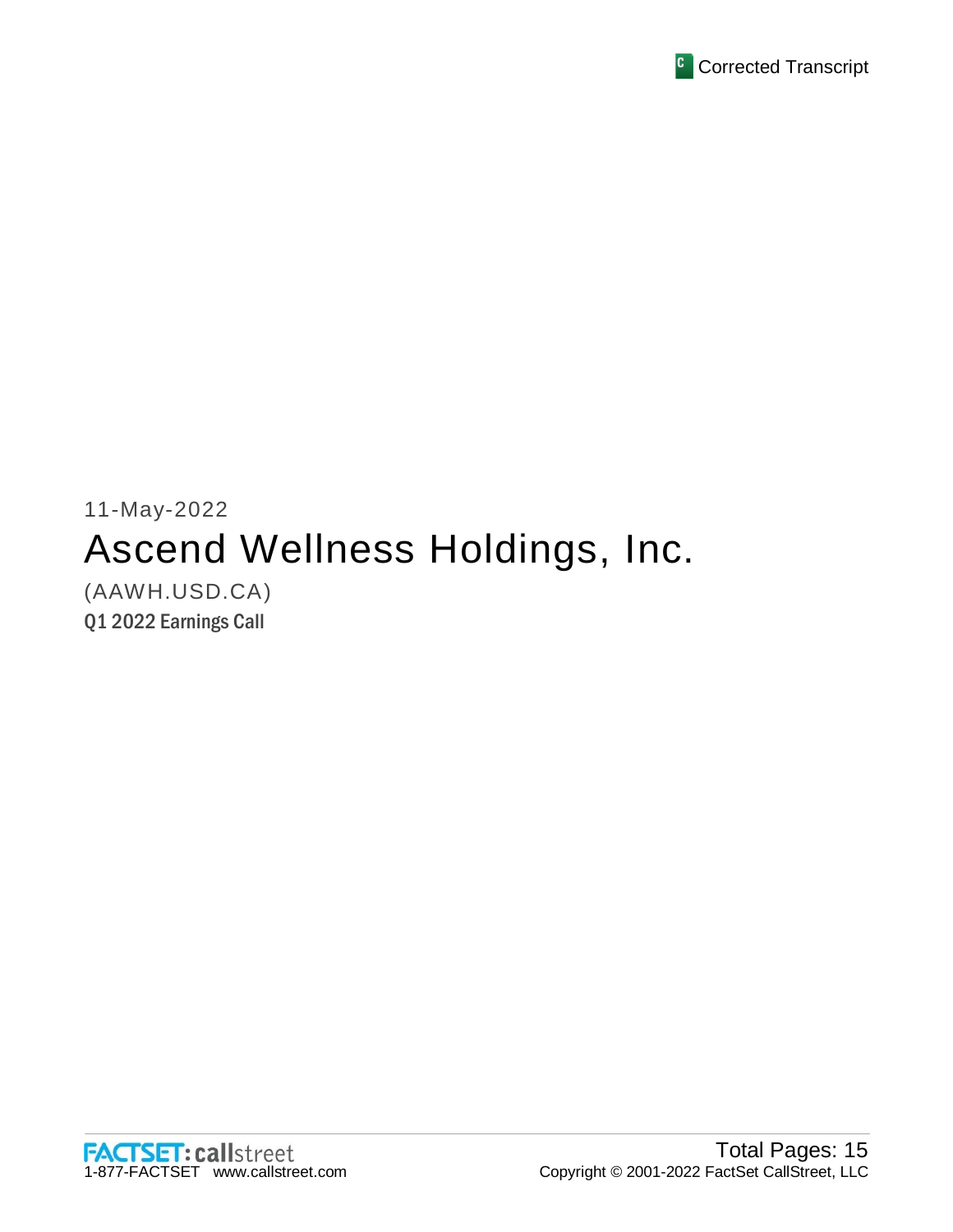# **CORPORATE PARTICIPANTS**

Rebecca Koar Vice President-Investor Relations, Ascend Wellness Holdings, Inc.

Abner B. Kurtin Chairman, Founder & Chief Executive Officer, Ascend Wellness Holdings, Inc.

Frank Perullo President, Co-Founder & Director, Ascend Wellness Holdings, Inc.

Daniel Joseph Neville Chief Financial Officer, Ascend Wellness Holdings, Inc.

# **OTHER PARTICIPANTS**

Russell Stanley Analyst, Beacon Securities Ltd.

Matthew Robert McGinley Analyst, Needham & Co. LLC

Kenric Tyghe Analyst, ATB Capital Markets, Inc. Andrew Semple Analyst, Echelon Wealth Partners, Inc.

Ty Collin Analyst, Eight Capital

# **MANAGEMENT DISCUSSION SECTION**

**Operator**: Good evening, and thank you for standing by. Welcome to the AWH's First Quarter 2022 Earnings Call.

.....................................................................................................................................................................................................................................................................

.....................................................................................................................................................................................................................................................................

.....................................................................................................................................................................................................................................................................

I now would like to hand the conference over to your first speaker today, Rebecca Koar, Head of Investor Relations. Please go ahead.

# Rebecca Koar

Vice President-Investor Relations, Ascend Wellness Holdings, Inc.

Good evening, and welcome to AWH's earnings call for the first quarter of 2022. The presentation that accompanies this call can be found on our website, www.awholdings.com/investors.

Before we proceed, I would like to remind you that there are several risk factors and other cautionary statements contained in our SEC and SEDAR filings, including our Annual Report on Form 10-K for the year ending December 31, 2021. We expect to file the Form 10-Q for the quarter ending March 31, 2022 within the next few days. We will not review those risk factors and other cautionary statements on this call. However, we encourage you to read them carefully.

Various remarks that we make on this call concerning expectations, predictions, plans, and other prospects constitute forward-looking statements or information. These forward-looking statements or information are subject to risks and uncertainties that may cause actual results to differ from historical or anticipated results. Any forwardlooking statements or information reflect management's current view only and we undertake no obligation to revise or update such statements or make additional forward-looking statements in the future. During today's call,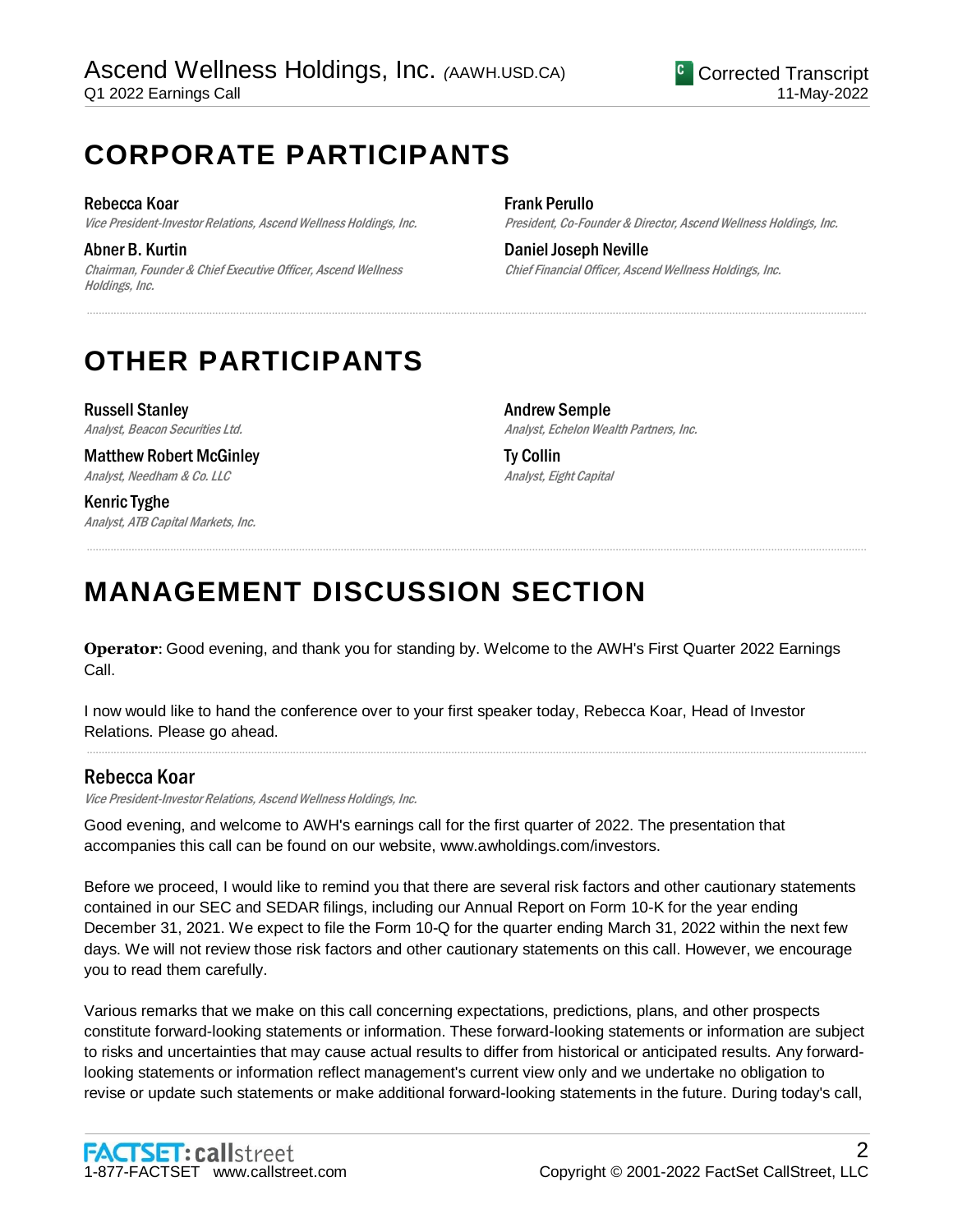we will be referring to non-GAAP measures as defined and reconciled in our earnings materials in the appendix of the presentation. These non-GAAP measures as defined by AWH may not be comparable to measures with similar titles used by other companies.

On today's call, we have Abner Kurtin, Chairman, Founder and CEO; Frank Perullo, President and Co-Founder; and Daniel Neville, our Chief Financial Officer.

.....................................................................................................................................................................................................................................................................

With that, I'll turn the call over to Abner.

## Abner B. Kurtin

Chairman, Founder & Chief Executive Officer, Ascend Wellness Holdings, Inc.

Thanks, Rebecca. Good evening, everyone, and welcome to our Q1 2022 results call. As always, I would like to express our sincere gratitude for the tremendous support we receive from our customers, employees, partners and shareholders as we continue to fulfill our mission of bettering lives with cannabis. The cannabis industry remains one of the fastest growing sectors in the United States and continues to motivate the Ascend team to reach new heights every day.

Cannabis is now a staple in this country. In 2021, legal cannabis sales officially surpassed sales of Starbucks despite the fact that coffee is sold in all 50 states and cannabis only 39. State by state, the industry is taking the country by storm with the legal cannabis market in the US projected to reach \$33 billion by the end of the year. Cannabis economies remain siloed by state and subject to the ebbs and flows as the various supply and demand curves evolve. However, even on the industry's worst day, the economics remain stronger than most sectors. Although federal legalization remains far out on the horizon, the industry is making meaningful strides which suggest positive momentum.

Notably in Q1, ScottsMiracle-Gro, a company listed on the New York Stock Exchange, leveraged a creative structure to acquire Etain, a US plant-touching company with a New York license for \$247 million. This says to me that New York Exchange – New York Stock Exchange listed companies are not afraid to acquire US planttouching assets. While just one transaction, this does signal a move in the right direction that indicates the potential for renewed investor interest by strategic acquirers in the sector.

We remain pessimistic about the chances of any federal cannabis legislation passing this year. While the House of Representatives has passed the SAFE Act and other legislative proposals numerous times, the Senate has failed to act. Senator Schumer, Booker and Wyden seem completely willing to let nothing happen if they can't get full legalization measure through Congress. Like anything in Congress, you can never be sure. And we hope this analysis proves to be incorrect. It is not lost on me that the equity markets have been difficult and the cannabis equities are a complete disaster. The sector has completely degraded as institutional investors are largely unable to buy in this space because of custody-related issues. While those that can are boycotting the space due to the lack of progress on federal reform, valuations are completely divorced from fundamentals. We remain confident this will change in the intermediate term, but we acknowledge that this is a challenging period for investors.

Quarter one was a mixed quarter financially as Ascend continued to lay the groundwork for solid growth beginning in Q2 of this year related to the start of New Jersey adult-use. The wholesale markets in Mass and Illinois continue to be very difficult both in pricing and volume, which we expect to continue for the foreseeable future. Our Q1 results reflect our investments in the business and the growing pains required to take the next giant leap forward in our expansion plan. Subsequent to the quarter, we commenced adult-use sales at our dispensary in Rochelle Park, New Jersey. Frank will provide a detailed update on New Jersey later, but I am proud of the team for their near flawless transition to adult-use. Our first day of adult-use sales at the store contributed around 1,500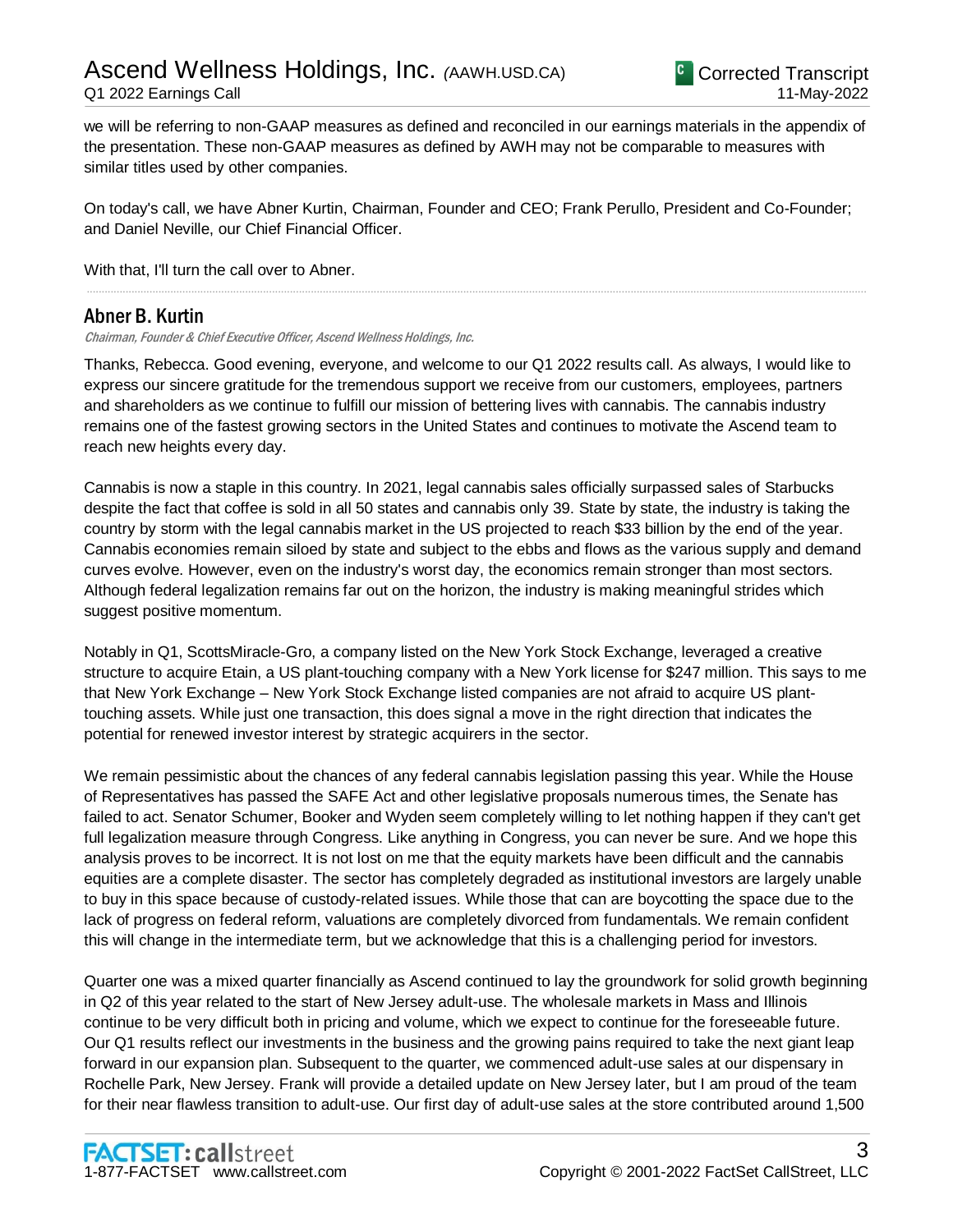transactions and an average basket size of 135. We believe that New Jersey will be our main retail growth engine for 2022, and Ascend has the potential to have outsized impact from New Jersey compared to other MSOs due to our size and exposure.

This morning we announced that we signed a term sheet to settle our lawsuit with MedMen related to the New York transaction. After a few months in litigation, it became apparent that the process could take a significant period of time to complete. Although we're confident that we could have prevailed in court in the long run, we decided to settle to ensure we received the assets in time to be ready for adult-use expected in 2023. We settled for what we view as a nominal amount in relation to the recent precedent transactions for New York assets. We plan to fund the additional \$69 million needed to close the transaction this year with cash on hand and by expanding our existing credit facility. Also, after the quarter, we announced the close of a transaction providing us with vertical access to the Pennsylvania market. I will review that transaction in more detail momentarily. But before doing so, let's turn to slide 4, to review our updated consolidated footprint.

With the Pennsylvania acquisition closed and the MedMen litigation soon to be behind us, we can say we have seven states in our footprint. Our future is looking greener. We're developing a leading presence from the Midwest through the Northeast and remain committed to being a top five player in each of the states which we operate with a focus on limited license, recreational or near-recreational, highly populous states. Ascend has achieved a mature vertical market in Illinois and is doing over 40% EBITDA margins in the states. The rest of our states are rapidly coming up to J-curve as we execute our model of purchase, invest, churn-on, drive vertically and scale. As of today, we've 20 operating dispensaries and 5 grows with licenses or definitive agreements across 7 states. By the end of 2023, we plan to have 34 operating dispensaries, including the 4 in New York, the 6 Pennsylvania and 4 more that are under construction.

Turning to Pennsylvania, core to our investment thesis is being disciplined allocators of capital, and our recently closed acquisition of Story of PA, a clinical license registrant in Pennsylvania illustrates that. This affords us vertical capabilities with one cultivation and six dispensary licenses in an attractive, limited license market that we believe has strong potential to legalize recreational sales in the near term. This limited license state has a population of roughly 13 million people and generates over \$1.4 billion in legal sales annually, with only 155 operating dispensaries. The uniqueness of the clinical registrant's license and the ability to place five of the six stores anywhere in the state, the only location restriction is the one store that must be in the same area as the affiliated medical school which for us is in Scranton. By citing our locations in 2022, we're able to leverage second-mover advantage over older medical stores that were cited a few years ago, enabling us to pursue our strategy of scouting and seeking the best locations for new adult-use market in highly sought after retail quarters with ample parking. We plan to position the remaining five dispensaries in the suburbs of Philadelphia and Pittsburgh in municipalities that only more recently become amenable to cannabis retailers.

We have been a nominal shareholder in Story of PA since prior to its application for the license and have been watching the Pennsylvania market closely. We've recognized that the supply and demand balance has shifted in the past year and as a result, we have repriced this transaction prior to closing. We now plan a moderate wholesale strategy in the state by building just 25,000 square feet of canopy to support our retail operations, before making the decision to expand and invest for an adult-use market. We intend to fund the build-out by drawing on our existing credit agreement and with the sale leaseback of the cultivation facility. Pursuing accretive opportunities is at the heart of what we do. We acquired Story of PA for \$53 million comprised of 12.9 million shares and \$10.2 million of cash. We value stock early, especially given the current pricing, and I want to assure you that we would only issue stock at these levels for a material transaction that we viewed as both highly strategic and attractively value.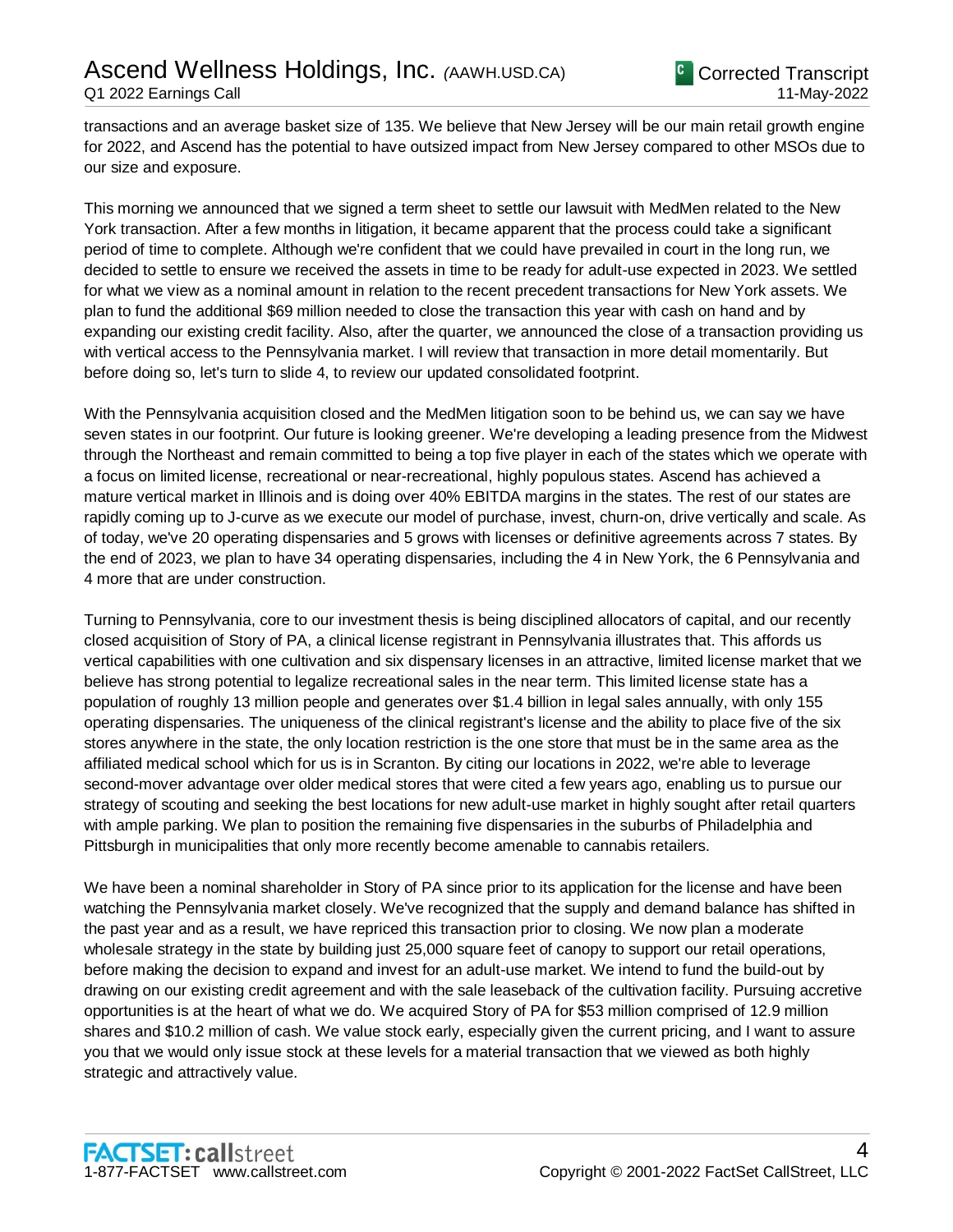Let's now move to slide 6 to discuss the New York settlement details. We were very disappointed in this litigation from the get-go because we felt it was a case of seller's remorse by MedMen and I am pleased to report that they have surrendered. We've always been highly confident we would prevail in court, but we decided to settle so we could move forward with improving the acquired New York operations, to begin supporting the medical patients and to begin to build additional supply in anticipation of the adult-use market.

While the \$15 million is essentially an extortion payment, it is a significant discount from the outrageous sums that MedMen was asking for. So we view this as a win. As part of the settlement, MedMen will withdraw its counterclaims against Ascend, and we expect to close on the transaction shortly. Under the revised terms, we will receive almost 100% of the controlling interest in MedMen for \$88 million, \$74 million of which will be due at close and we will make a subsequent \$14 million payment upon the first sale of recreational cannabis in a MedMen New York dispensary. The revised \$88 million all-in for the transaction is so incredibly cheap compared to recent comps like the Etain transaction I mentioned earlier, further illustrating how we create value through smart acquisitions at attractive prices in late-stage medical markets before the flip to adult-use. We are thrilled to have the distraction of a lawsuit behind us so we can focus on integrating the four dispensaries and one grow into our portfolio and we look forward to deliver high-quality cannabis and retail experience to the patients and citizens of New York.

With that, I would like to turn the call over to Frank Perullo, President and my Co-Founder, to dive into further updates.

.....................................................................................................................................................................................................................................................................

### Frank Perullo

President, Co-Founder & Director, Ascend Wellness Holdings, Inc.

Thank you, Abner, and good evening, everyone. I'm delighted to review some of the key developments in the business, starting with New Jersey. New Jersey, the most densely populated state in the country, began allowing adult-use sales for 7 alternative treatment centers at 12 dispensaries on April 21. Ascend is the smaller operator with exposure to the adult-use market in New Jersey, rendering us the potential to benefit from an outsized impact on the New Jersey recreational – on New Jersey recreational sales. Additionally, our locations are prominently located in highly trafficked Northern New Jersey. I argue we have optimized our stores to handle high throughput better than our competitors.

On that first day, there were nearly 12,400 recreational customers across the state. Sales gross nearly \$1.9 million among the 12 stores. of which our Rochelle Park store alone generated \$200,000 of sales with close to 1,500 transactions. In the first seven days, we generated close to \$900,000 in adult-use sales. I credit our retail teams who work together to optimize and enhance the retail experience. And I want to thank every staff member at the Rochelle Park location.

Despite high demand, Ascend had little to no lines on the first day, a testament to our emphasis on online ordering and customer appointment scheduling. We purposefully selected and built the location to handle heavy traffic. It is equipped with 23 points of sale and nearly 130 parking spots, enabling us to maintain our quality of service to our valuable medical patients who have come to expect that from us. I'm looking forward to continued success Rochelle Park in opening up our other two New Jersey stores for adult-use customers.

We are currently serving medical patients at our store in the heart of downtown Montclair. On May 3, Montclair adopted the resolution we've been waiting for in order to apply with the stay. On May 4, we submitted our completed application with the Cannabis Regulatory Commission of New Jersey for state approval to sell recreational-use cannabis. We hope to receive state approval from the state at the May 24 meeting. We would then commence recreational sales at our Montclair store shortly thereafter.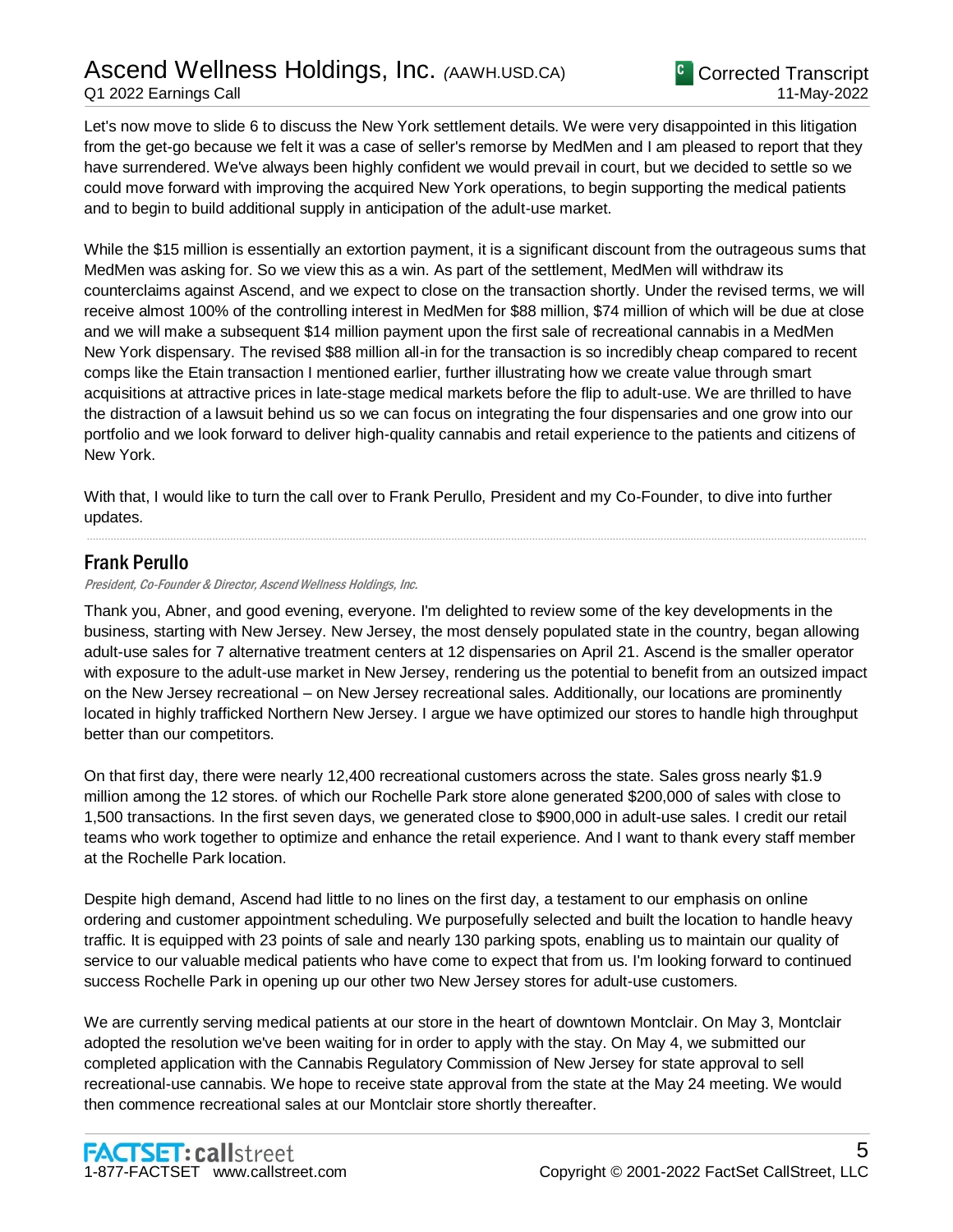Our Fort Lee store remains on track for completion by late summer. The location is the closest of any of the alternative treatment centers to New York City and is a stone throw from the George Washington Bridge. The store plans to have 29 points of sale and significant parking to handle the anticipated customer demand.

Our New Jersey cultivation continues to expand. Today, we have 16,000 square feet of canopy online to support our own retail network. We have made significant purchases of flower from third-party partners to help us meet our retail demand while we build out the rest of our facility. Our extraction lab came online April 1 and we plan to have the kitchen online producing edibles by late summer. For Ascend, New Jersey is a key driver of our 2022 growth. As is the case with each of these states until recreational sales commence, our New Jersey operations have been operating at a loss since we entered the state, but immediately following the start of recreational sales, the operation becomes profitable. This is the name of the game with this business. It's the reason why the financials resemble a stairstep.

Let's move to slide 9 for a more detailed update on the business operations, starting with retail. We've always followed the target and whole foods models. While we sell our own brands in our stores, we also sell many other brands. No customer leaves our store without their favorite product, whether we produce it or not. Last year, Abner discussed a goal of achieving 50% of our retail revenues from AWH branded or produced product to capture vertical margins. As our SKUs have expanded, so has our ability to achieve our goal. In Q1, 43% of our retail sales were derived from our own brands, Simply Herb, Ozone Reserve or the brands of our partners for whom we produce. We are confident that the 50% goal is achievable as we continue to strengthen our offerings and build out our capabilities. Our retail stores continue to be among the most productive in the industry. In Q1, our average revenue per dispensary was close to \$13 million. I attribute this to our unwavering approach to finding prominent retail locations. Our emphasis on order had our elevated retail experiences and our commitment to providing consistent access to high-quality products. We continue to strengthen these pillars of success and improve our retail execution.

As far as our retail pipeline, we expect to open our East Lansing, Michigan store in the coming weeks and one additional store in Michigan by early next year, which will bring us to eight stores in Michigan. Since we became vertical in the state, we have been seeing potential and it would be advantageous to selectively add retail locations to increase the verticality in the state. We're also on track to open New Bedford, Massachusetts dispensary this fall, which would increase our Massachusetts footprint to the maximum of three recreational stores. We also recently opened the second floor of our Friend Street Boston location, creating an immersive experience for customers to explore the Ascend offering. Finally, as mentioned earlier, with the opening of our Fort Lee, New Jersey location, we will also increase our New Jersey footprint to the maximum three adult-use stores with all three expected to begin selling adult-use cannabis in the coming months.

Last quarter, we discussed the launch of our value brand, Simply Herb. The brand has been well-received in the market and was a welcome addition to our offering for consumers who want quality and in affordable price. On the cultivation front, we continue to build out our canopy and expand our capabilities. We recently brought online our lab and kitchen in Michigan. Also, we brought our lab in New Jersey online and are working to produce all form factors in each of the states we operate. Not only are we broadening our capabilities, we're also expanding our canopy.

We ended the quarter with 213,000 total square feet of operating canopy, including 37,000 square feet of canopy were recently added to our Massachusetts cultivation. We just began planting in this new space and expect to begin harvesting and selling this incremental canopy over the summer. After the quarter, we made our first sale from the canopy we built in late 2021 in our Barry, Illinois greenhouse. Unfortunately, we brought the canopy in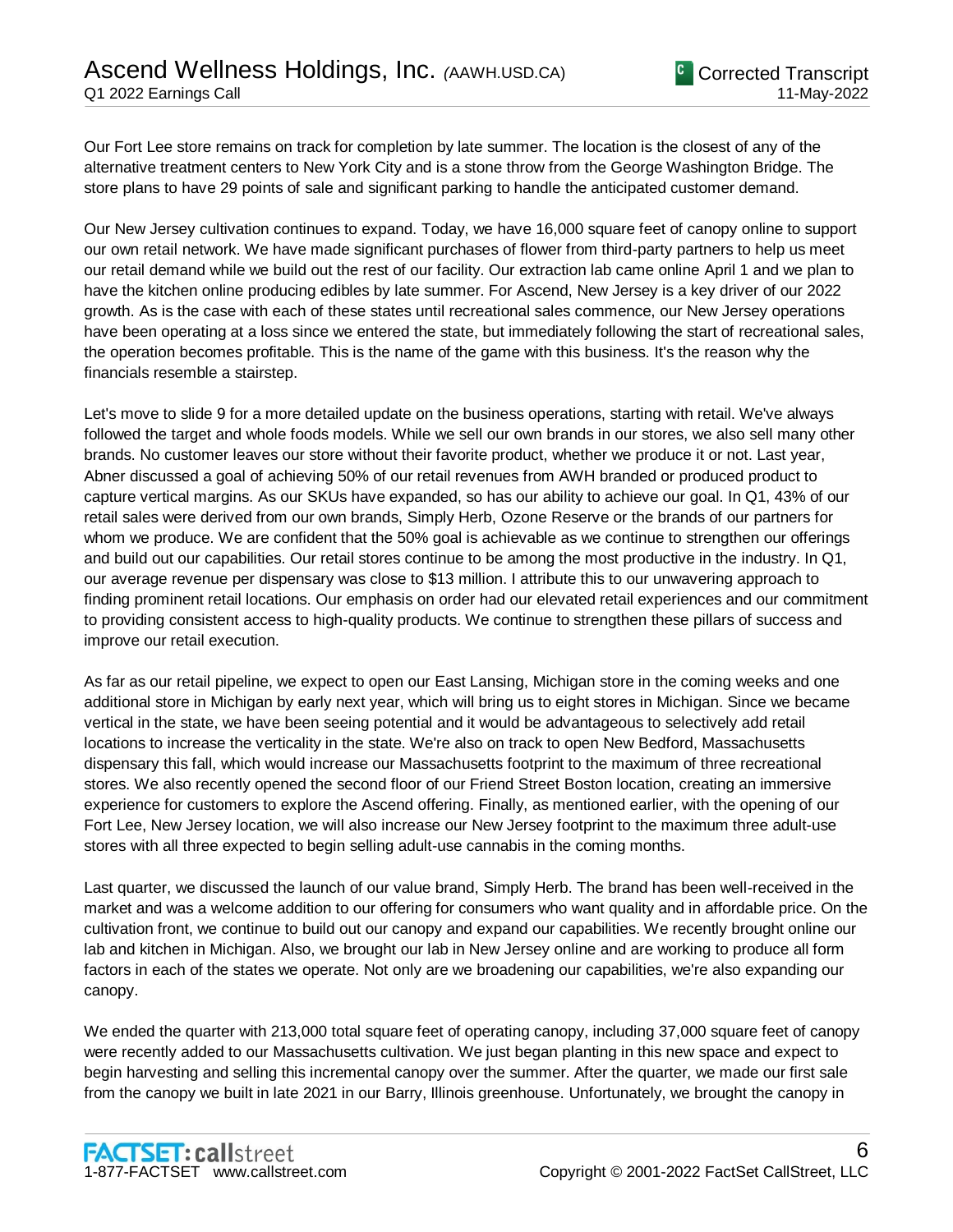# Ascend Wellness Holdings, Inc. *(*AAWH.USD.CA) Q1 2022 Earnings Call



Massachusetts and Illinois online while the markets were saturated. In Illinois, we believe the market is temporarily oversupplied as the industry awaits the release of social equity retail licenses, pending a lawsuit with the state that we don't think will be resolved until sometime in 2023. Along with Michigan, these markets remain competitive, but we continue to make progress to build our business although we do expect a longer period of ramp-up to achieve our initial objectives. I'm proud of the continued progress the cultivation team has made across our markets.

.....................................................................................................................................................................................................................................................................

With that, I'll turn it over to Dan to review the financials in detail starting on slide 11.

# Daniel Joseph Neville

Chief Financial Officer, Ascend Wellness Holdings, Inc.

Thanks, Frank. Good evening, everyone. Although, we made foundational progress in Q1, financially, it represents the valley for the year. In Q1, our sequential growth and margins were disappointing as we faced pricing headwinds in parts of the wholesale business and invested to support the growth we expect to realize during the remainder of the year. Total system revenue was \$101 million which was flat quarter-over-quarter, primarily due to a decline in third-party wholesale sales which is near – which was nearly fully offset by an increase in intercompany sales. Net revenue, which excludes the intercompany sale of wholesale product to our own dispensaries, decreased 3.8% quarter-over-quarter to \$85.1 million, but increased 29% year-over-year. Total retail revenue was \$63 million, representing 74% of net revenues, a 2% sequential decline that was primarily driven by lower average baskets in each of our states except for Ohio.

Gross wholesale revenue increased to \$38 million across our five cultivation sites, representing an approximate increase of 2% quarter-over-quarter as we expanded intercompany sales to our own retail stores. Net wholesale revenue after intercompany sales was \$22 million representing about 26% of net revenues, a sequential decline of 8%. This decline was primarily driven by pricing in Illinois and Massachusetts. As Frank mentioned, these markets, particularly Mass are oversupplied with an abundance of wholesale products and we expect prices to continue to face pressure. We aim to partially offset this pressure by expanding our wholesale distribution network and partnering with local players on supply agreements. Adjusted gross profit decreased by \$1 million to \$36.5 million, a 2.7% sequential decline. Retail gross profit and wholesale gross profit both decreased sequentially, driven by smaller basket sizes in the retail business and pressured wholesale pricing in Illinois and Mass. The consolidated adjusted gross profit margin increased 50 basis points sequentially to 42.9% as a result of our efforts to increase vertical acquisition.

Adjusted EBITDA for Q1 was \$16.4 million, which represents a \$3.4 million or sequential 17% decline. Our margin for Q1 was 19.2%, which represents a 309-basis-point decrease sequentially. We continue to make progress on our cost optimization program announced last quarter. And as of 03/31, we've realized about half the targeted cost savings compared to our initial budget. As a reminder, approximately \$7.4 million of rent expense is related to sale leasebacks which are considered operating mix.

We're now entering a better period as New Jersey becomes a positive contributor to EBITDA that will grow over the course of the year. We ended this quarter with approximately 1,600 valued employees, 155 of which are in corporate as we continue to leverage the shared service model.

Let's move on to discuss the balance sheet on slide 12. On the top of the slide, you'll see our standard waterfall, which bridges Q4 cash to cash at the end of the quarter. During the quarter, we reduced cash by about \$12 million. We used approximately \$10 million for operations and \$1 million in cash for investing, driven by payments for acquisitions closed in prior quarters for both Midway in Illinois and OCC in Ohio, net of proceeds received from sale leasebacks. Based on our current timeline and projections, we intend to invest approximately \$40 million of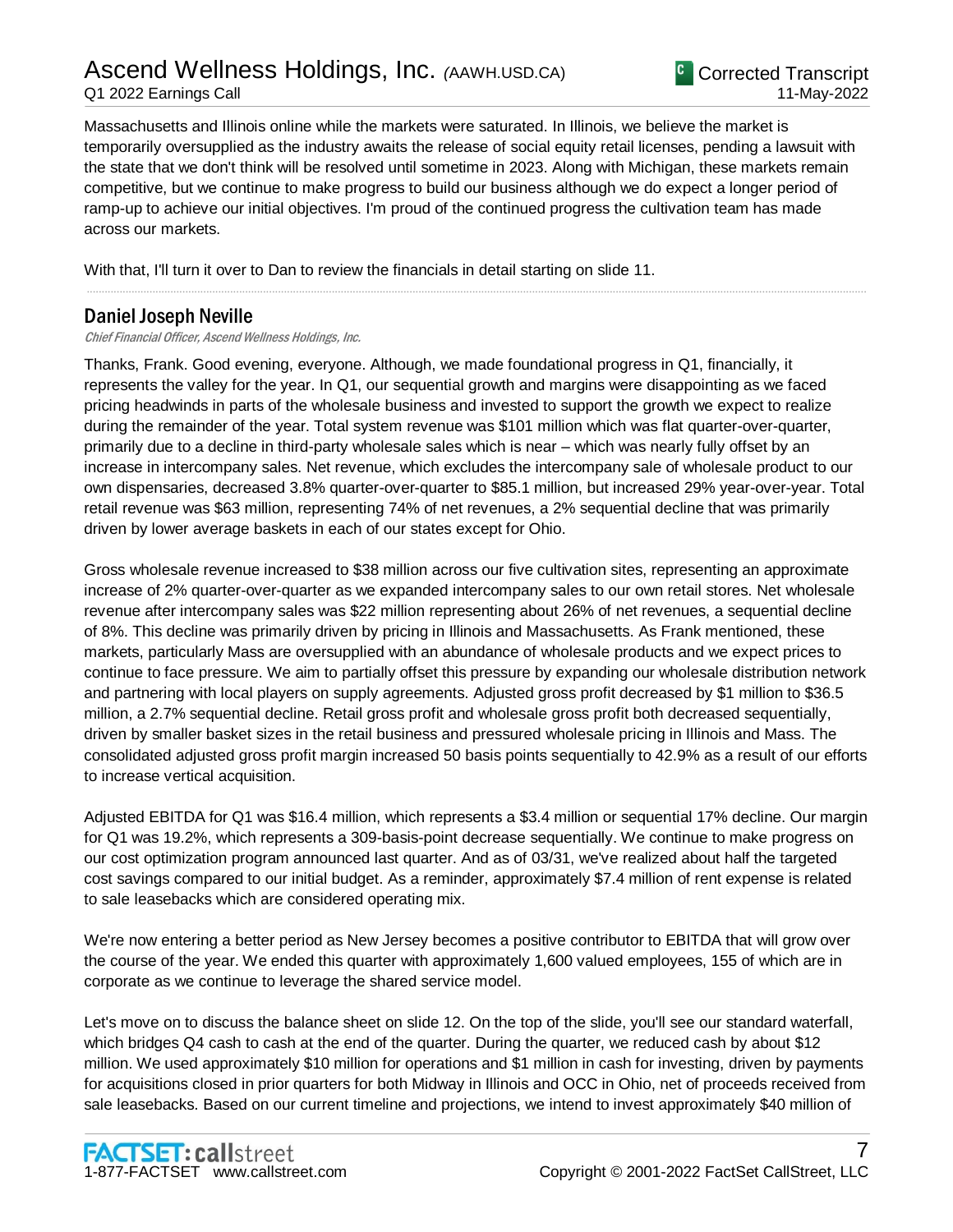CapEx, net of proceeds from planned sale leasebacks to fund the build-out of our second phase cultivation expansion in New Jersey, completion of four in-flight dispensaries and the build-out at Pennsylvania. And finally used \$1 million in cash for financing, primarily for a small seller financing repayment.

We ended the quarter with \$144 million of cash and equivalents and net debt of \$90 million. We're in the final stages of securing financing under the expansion feature in our term loan for Pennsylvania and New York. We've seen good support from existing and new lenders, and we expect to fund in the coming days. Our strong balance sheet, combined with our unique asset footprint, positions us as a premier multi-state operator. Ascend is one of the only MSOs with growth estimated to accelerate into 2023, driven by its size and significant exposure to the growing Northeast markets with a near-term potential for adult-use.

Thank you to everyone for the time today and for continuing to support Ascend. With that, I will turn it over to the operator for questions.

.....................................................................................................................................................................................................................................................................

# **QUESTION AND ANSWER SECTION**

**Operator**: Thank you, sir. [Operator Instructions] Your first question will be from Stanley – Russell Stanley at Beacon Securities. Please go ahead.

.....................................................................................................................................................................................................................................................................

#### Russell Stanley

**Russell Stanley**<br>Analyst, Beacon Securities Ltd. Quarter and Containers and Containers and Containers and Containers and Containers

Hello, and thanks for taking my question. Just wondering if you can elaborate on the wholesale pressure you're seeing in Illinois. Wondering if you're seeing retailers there start to consolidate the number of suppliers they deal with in order to trim costs and perhaps leverage the saturation you spoke to and what you're seeing on that front. Thank you.

.....................................................................................................................................................................................................................................................................

#### Frank Perullo

President, Co-Founder & Director, Ascend Wellness Holdings, Inc.

Yeah. I mean, I think Illinois is on – the ability of the State of Illinois not to license over 150 new social equity retail licenses when all of the cultivators have expanded to meet the demand of those dispensaries opening up has caused there to be an oversupply. The pricing pressure is not what we see in Michigan or Mass, but there's still pressure. And, really what you want is get those social equity licenses retailers operating and open. It's been twoplus years, almost three years now I guess, they've got to get open. That's what's driving that.

.....................................................................................................................................................................................................................................................................

.....................................................................................................................................................................................................................................................................

#### Abner B. Kurtin

Chairman, Founder & Chief Executive Officer, Ascend Wellness Holdings, Inc.

Did you have a – Russell, do you have a follow-up?

#### Russell Stanley

**Russell Stanley**<br>Analyst, Beacon Securities Ltd. Quarter and Containers and Containers and Containers and Containers and Containers

Yeah. I guess my – just to follow up on the question, are you seeing any consolidation by retailers? Are retailers trimming the number of wholesale suppliers that they deal with, is not coming through yet or do you anticipate that happening?

.....................................................................................................................................................................................................................................................................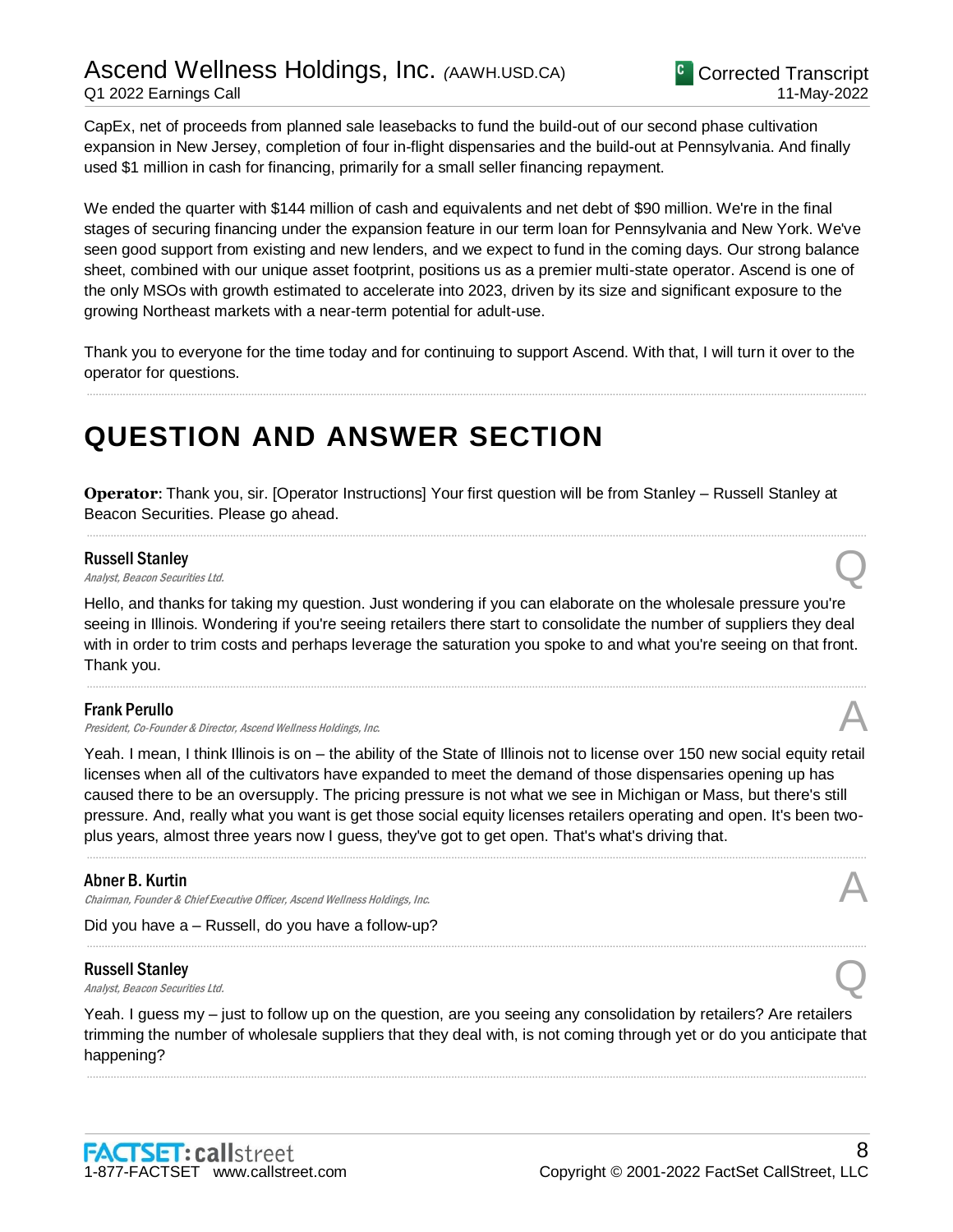#### Abner B. Kurtin

Chairman, Founder & Chief Executive Officer, Ascend Wellness Holdings, Inc. A

Yeah. It's happening. I think the first thing you're seeing is that they're expanding their shelf space that they give to their own products, right. I think they were always doing that, but I think just as we announced proudly that we're increasing our share of our own products, they're trying to do the same thing for the vertical sales. So that's something you see most likely. I mean, if you – we're not in Pennsylvania, but you see to be an independent wholesaler without distribution is a tough place to be. I mean it's – just in an oversupplied market, that's a tough place to be. I think some of those people are facing additional pressures.

Curaleaf just mentioned that they brought online their grow expansion. They didn't have – they had a pretty small grow. So that definitely add – that's the one add to the market that we see. And they'll be able to fill their shelves a little bit more. But that's – I think, it's been a market about the top five or six players. It continues to be. Those are kind of the micro-changes that we se.

.....................................................................................................................................................................................................................................................................

.....................................................................................................................................................................................................................................................................

.....................................................................................................................................................................................................................................................................

#### Russell Stanley

**Russell Stanley**<br>Analyst, Beacon Securities Ltd. Quarter and Containers and Containers and Containers and Containers and Containers

Got it. Thanks for the additional color. I'll get back in the queue.

**Operator**: Thank you. Next question will be from Matt McGinley at Needham. Please go ahead.

## Matthew Robert McGinley **Matthew Robert McGinley**<br>Analyst, Needham & Co. LLC

Thank you. So Dan mentioned that the first quarter will be a valley for the year in terms of operating performance. I guess now that your facility expansions are complete in Illinois and Massachusetts and New Jersey adult-use sales are open, would your adjusted gross margin begin to improve into the second quarter or are the pricing pressures so great that it'd be hard to push that rate higher at this point.

.....................................................................................................................................................................................................................................................................

#### Daniel Joseph Neville

Daniel Joseph Neville<br>Chief Financial Officer, Ascend Wellness Holdings, Inc. And The Chief Financial Officer, Ascend Wellness Holdings, Inc.

Yeah, Matt. I think we should look – we should see gross margins start to improve. Obviously, New Jersey opening up is – we're a few weeks into it. But the gross margins in New Jersey are strong across the market. We do have some canopy today. We have 16,000 square feet of flower and canopy, that is enough to kind of service our existing footprint as it stands today, with one store being recreational.

As Fort Lee and Montclair open up, we did buy some bulk biomass in the quarter to kind of prepare and have sufficient access and biomass to meet the sales of that before a Phase 1 expansion comes online. Phase 2 adds an additional 26,000 square feet. It allows us to achieve full verticalization in the state and have a wholesale business. So I think what you'll see is, some help on the New Jersey side of things with adult-use and in earlystage market with strong pricing and margins, and then an additional uptick in Q4 of this year once we achieve full verticalization in that market.

.....................................................................................................................................................................................................................................................................

### Abner B. Kurtin

Chairman, Founder & Chief Executive Officer, Ascend Wellness Holdings, Inc. A

Yeah. I would also say on the Illinois and Mass, we just have the unfortunate situation of expanding our new capacity coming online into these saturated markets. The business remains healthy, especially in Illinois, where we're the third or fourth largest wholesaler. Pricing is pretty solid. It's just the new capacity coming online without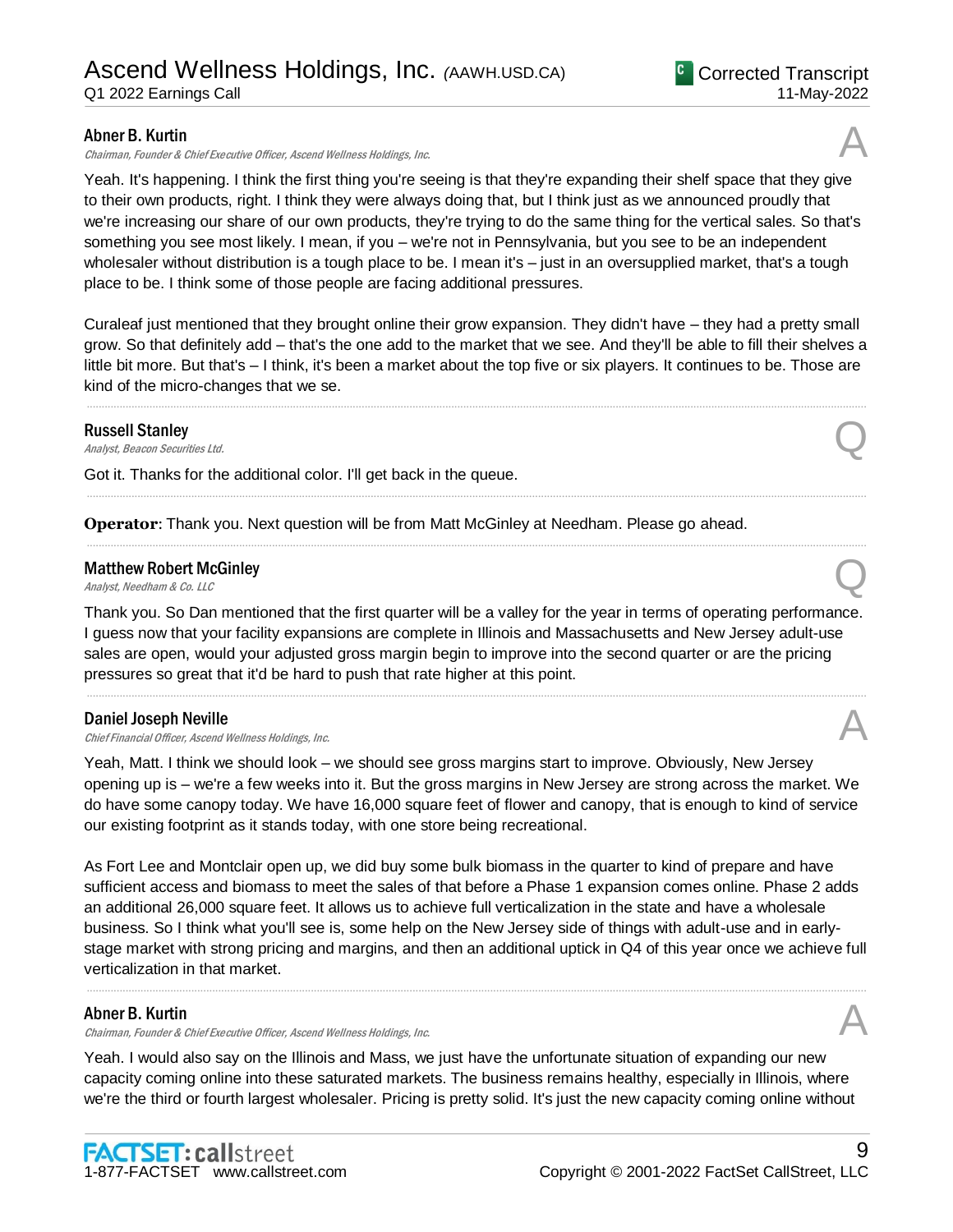# Ascend Wellness Holdings, Inc. *(*AAWH.USD.CA) Q1 2022 Earnings Call

the stores coming online. Mass is a different issue. It's a really, really tough market. We expect Mass to – the oversupply to be a real problem for the industry and people exposed to it. However, for us, it's a small business. So for the time being, it doesn't – it's not like we're losing share because we were small. It's about us trying to pick up share in a saturated market.

.....................................................................................................................................................................................................................................................................

## Matthew Robert McGinley **Matthew Robert McGinley**<br>Analyst, Needham & Co. LLC

Got it. And if I could ask one more on the cost savings that you mentioned, I think it was a \$10 million savings for the full year. And you mentioned that you saved half of that by March 31. How much dollars did you actually save in the first quarter? And should we assume a full \$5 million run rate in cost savings into the second?

.....................................................................................................................................................................................................................................................................

#### Daniel Joseph Neville

Daniel Joseph Neville<br>Chief Financial Officer, Ascend Wellness Holdings, Inc. And The Chief Financial Officer, Ascend Wellness Holdings, Inc.

Yeah. We didn't realize too much of it. It was kind of a work in progress that really got inside on – as of the earnings call where we had some separations. But there were – there was some cost associated with that. So I think you can start to look at that flowing through to the P&L starting in Q2 for part of that. We didn't get much of it in Q1, a little bit, but there are – one just word of caution. I mean, we're expanding in New Jersey. We're adding additional people at the Franklin grow. We're adding additional support. We added a new state in Pennsylvania. So there is some additional head count that has come back in as we flipped to adult-use and also expanded into a new state.

.....................................................................................................................................................................................................................................................................

.....................................................................................................................................................................................................................................................................

.....................................................................................................................................................................................................................................................................

## Matthew Robert McGinley **Matthew Robert McGinley**<br>Analyst, Needham & Co. LLC

Got it. Thank you.

### **Operator**: Thank you. Your next question will be from Kenric Tyghe at ATB. Please go ahead.

#### Kenric Tyghe

**Kenric Tyghe**<br>Analyst, ATB Capital Markets, Inc.  $\bigotimes$ 

Thank you, and good evening. Abner, congrats on what is a lower cost to more timely outcome than was expected in New York. Can you speak to just in the context of that, how timely this was, your preparedness with respect to potential New York adult-use, and your comfort level with not only being able to get there, but to be able to get there in a manner that you would expect and in time to fully capitalize on what could even be an earlier than initially expected adult-use start in New York. Any additional color there would be greatly appreciated.

.....................................................................................................................................................................................................................................................................

#### Abner B. Kurtin

Chairman, Founder & Chief Executive Officer, Ascend Wellness Holdings, Inc.

Sure. I mean, first of all, I think we've said on previous calls, we're looking most likely to relocate the grow facility in New York. We have secured a grow facility that we think will be very attractive and can move quickly because it's a better industrial shell that we can work with. And we've already moved ahead with power and other types of upgrades on that basis. That – for that reason, we think we can meet our original goals of hitting the start of adultuse. In terms of New York's plans, we like everybody else read what New York is saying and get confused, right. They want to issue a lot of licenses to social equity and they want to move quickly, which is great. We're not exactly sure how they're going to do that. We're not exactly sure when and how stores will get open on that basis. We don't have any regs. We don't have any color. We're still shooting for mid-2023 and we wait to hear what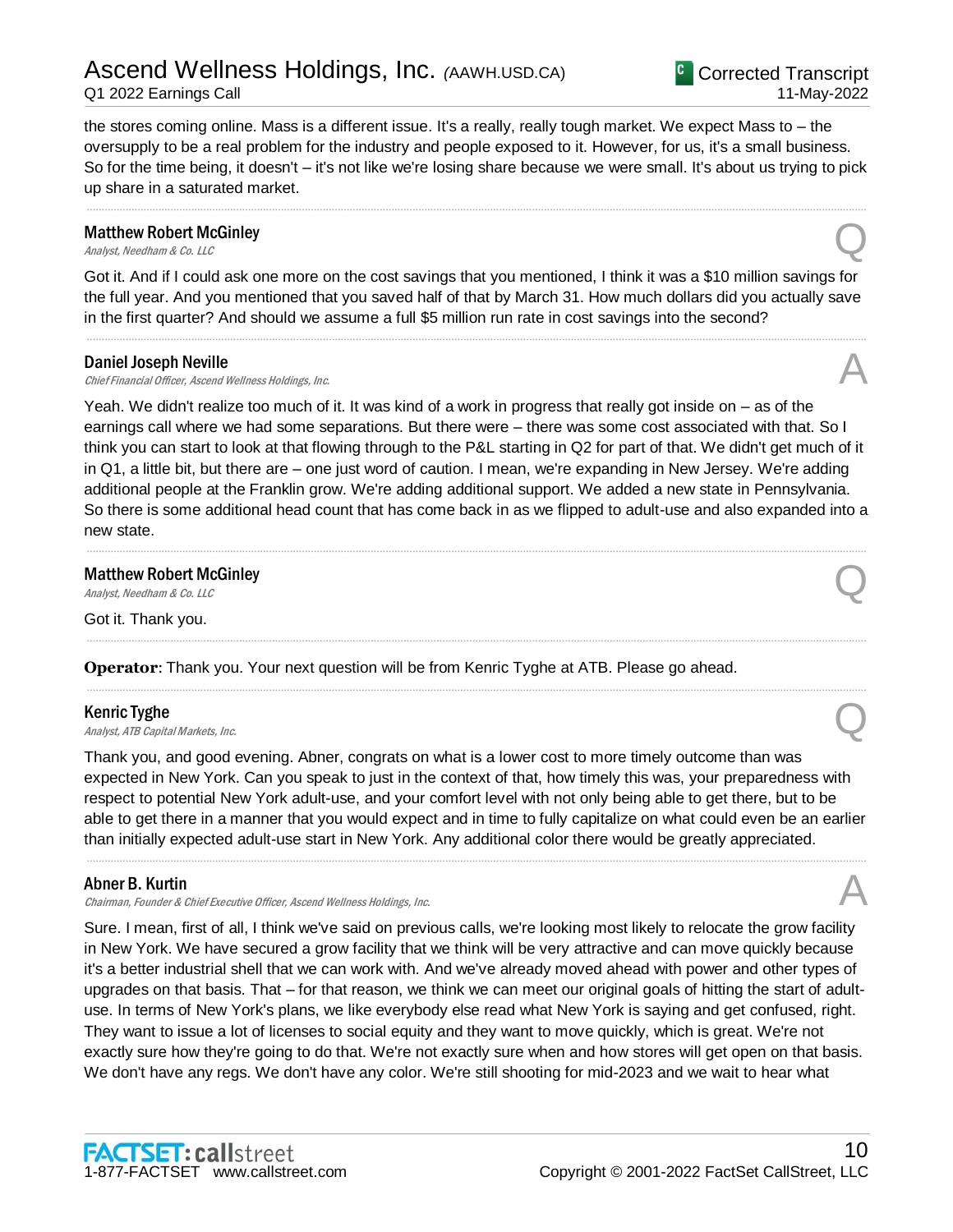OCM and the CCB plan and we'll work accordingly. We think we'll have a great suite of products to hit the market next year and we think that's going to be in line with the start of adult-use. .....................................................................................................................................................................................................................................................................

#### Kenric Tyghe

**Kenric Tyghe**<br>Analyst, ATB Capital Markets, Inc.  $\bigotimes$ 

Thanks, Abner. Just a thought there with respect to how much of that you will be able to service from your expanded cultivation at the start and then perhaps what you expand of cultivation in New York will look like existing 2023?

.....................................................................................................................................................................................................................................................................

#### Abner B. Kurtin

Chairman, Founder & Chief Executive Officer, Ascend Wellness Holdings, Inc.

Yeah. I mean, I think it's a little bit too early to give the phase-up plan. I would say that we plan a moderate grow in New York. We are – we think New York is a great opportunity. We think there is a great opportunity for premium indoor flower like there are in other markets. The decision of New York to license all these hemp operators and to allow for that much outdoor grow definitely has refined our view of building a lot of biomass in the state. We think the much more prudent opportunity is to grow high-quality in grow – indoor flower and work with other operators to purchase biomass and generate really high-quality manufacturing products. Should – as we get more clarity if it makes sense to add a Phase 2 or Phase 3 to that grow, we're prepared to do it. The facility that we're looking at can handle it. But for us, we think, as you see in other markets, the prudent way of moving forward is vertical sales and premium indoor flower that has the – in what is a very kind of uncertain and high-risk state right now, that is the most prudent and highest return on capital plan for us.

.....................................................................................................................................................................................................................................................................

.....................................................................................................................................................................................................................................................................

.....................................................................................................................................................................................................................................................................

#### Kenric Tyghe

**Kenric Tyghe**<br>Analyst, ATB Capital Markets, Inc.  $\bigotimes$ 

Great color. Thanks, Abner. I'll now get back in queue.

**Operator**: Thank you. Next question will be from Andrew Semple at Echelon Capital. Please go ahead.

#### Andrew Semple

**Andrew Semple**<br>Analyst, Echelon Wealth Partners, Inc.  $\bigotimes$ 

Good evening. Thanks for taking my question. First one here, could you maybe just spend some time discussing on New York and Pennsylvania, two new states the portfolio, obviously going to be some pretty heavy list there associated with CapEx. How will this shift the CapEx budget for 2022 and into 2023? And will the incremental credit facility drawdown that you're anticipating, will that be able to cover all of the additional CapEx that might need to go into those two states?

.....................................................................................................................................................................................................................................................................

#### Abner B. Kurtin

Chairman, Founder & Chief Executive Officer, Ascend Wellness Holdings, Inc.

I'll turn it over to Dan to run through the CapEx and financing. But I'll say conceptually, the way to think about it is that we plan to fund the grow facilities in Pennsylvania and New York with sale leaseback transactions. So, the net CapEx back to us will not dramatically increase. There could potentially be some spending on the retail side, but that wouldn't be huge. We obviously have just under \$150 million on the balance sheet. We have \$65 million of available capacity on the credit line to expand and we think both of those put us in good shape and we're working accordingly.

.....................................................................................................................................................................................................................................................................

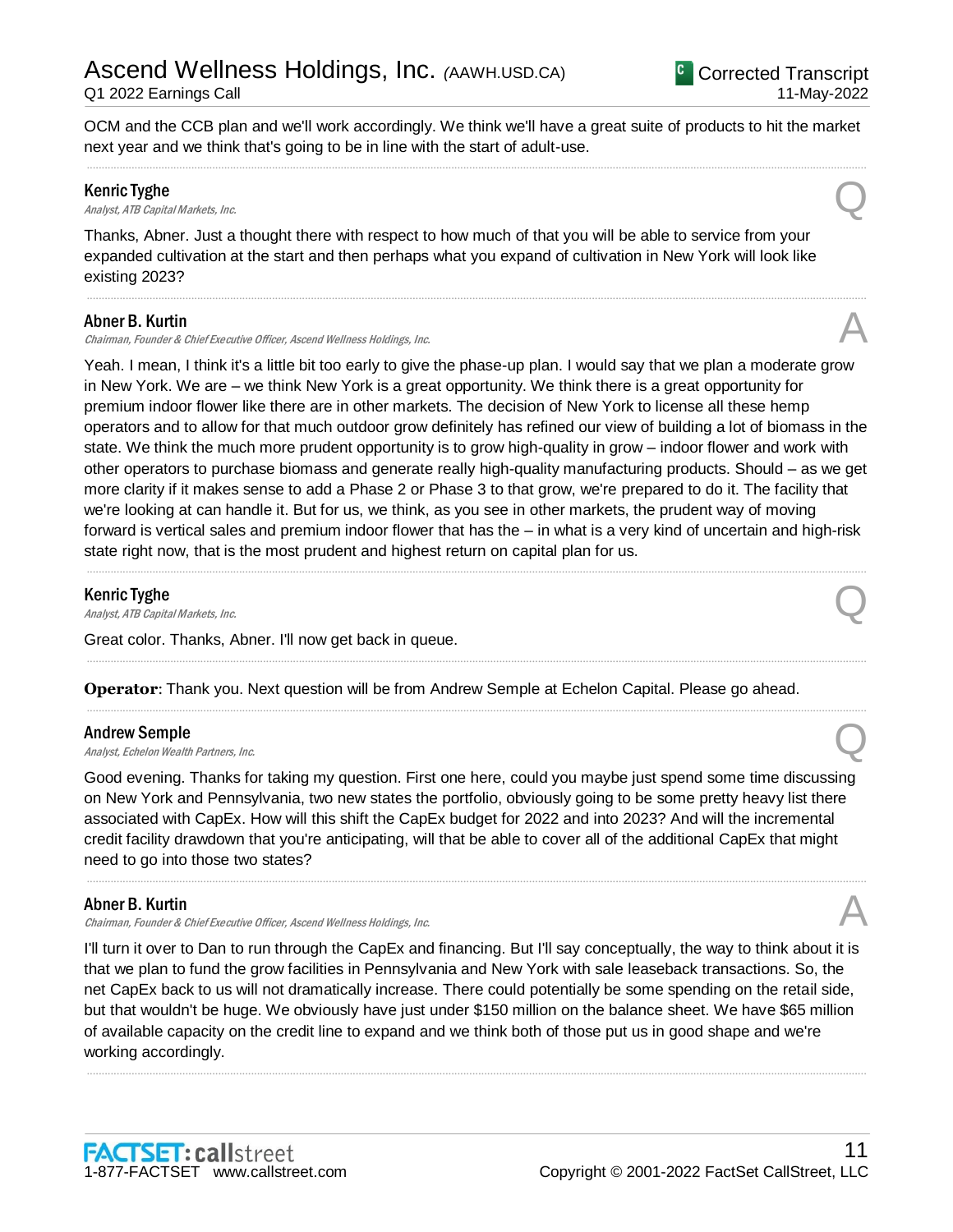Chief Financial Officer, Ascend Wellness Holdings, Inc.

Yeah. And so, that \$40 million of net CapEx as Abner mentioned sale lease – cultivations funded by sale leasebacks and then dispensaries funded out of pocket by CapEx. We did contemplate \$10 million for dispensary CapEx and PA to build out those dispensaries. And then there is – and that \$10 million would come as part of that expansion line. And then, really in 2022, we shouldn't see too much on the CapEx side on the retail side for New York. We are – the regs are not written yet, things are not finalized. But there is talk of getting additional dispensaries for the registered organizations. Those would have to be sited and built out. But I would expect most of the retail CapEx in New York to fall into the 2023 bucket.

.....................................................................................................................................................................................................................................................................

#### Andrew Semple

**Andrew Semple**<br>Analyst, Echelon Wealth Partners, Inc.  $\bigotimes$ 

Got it. Great. Thanks. And then just want to return to the SG&A spend. Just want to – there's a couple of moving parts there with the operating cost synergies being worked for as well as there's obviously expectations for a growth ramp to the back half of the year. How should we think about the SG&A trajectory for the remainder of the year? Is it fair to say that beginning next quarter, we should begin to see that moderate as a percentage of revenue, but probably still climbing on a absolute dollar basis.

.....................................................................................................................................................................................................................................................................

#### Daniel Joseph Neville

**Daniel Joseph Neville**<br>Chief Financial Officer, Ascend Wellness Holdings, Inc.  $\mathcal{A}$ 

Yeah. I think, that would certainly be fair. We added two new states. We're picking up an operating business with MedMen New York, which comes with some cost in overhead that we're obviously picking up. We'll also have to hire NPA in advance of revenue. So those are the pressures and the offset is really – so we're continuing to expand the business. We're going from five states to seven states. We're going to have some additional heads, but that'll be offset by revenue growth with the big driver being adult-use in New Jersey, getting the two additional stores online, turning on the additional 26,000 square foot of grow.

I would say on the cost savings side of things, we are adding some additional heads, as I mentioned to Matt, as we pick up these two new states. But look, we're not stopping at \$10 million. There's – it's not just nickels and dimes. There is dollar bills lying all around this company in terms of the cost structure, whether it's banking fees, whether – there's a lot of stuff that we can do on the SG&A side of things that we're just going to continue to attack. And quite frankly, it's a lot easier when the growth is a little bit more moderated like it is this year than when we were growing 100% and turning on multiple facilities like we had last year.

One other just thing to mention, I think in the SG&A this quarter, is that there was four-point – the lawyers that we have for MedMen New York and the litigation are excellent. They did a great job here, but they ain't cheap. And so we spent about \$4.2 million in the quarter on litigation between the issues that we had out there that are settled. And then we had about \$1 million of severance expense related to some of the cost – expenses related to the cost savings opportunities that we realized.

.....................................................................................................................................................................................................................................................................

#### Abner B. Kurtin

Chairman, Founder & Chief Executive Officer, Ascend Wellness Holdings, Inc.

I would also say more on the strategic side related to your questions. Look, we think we're getting to after-tax operating free cash flow positive in the second half of the year. But when you look at our acquisitions, our acquisitions are really not going to be accretive to us this year, but they have a lot of strategic value and growth potential in 2023, 2024 and potentially beyond. We look at our core area of the Northeast, mid-Atlantic, Midwest,

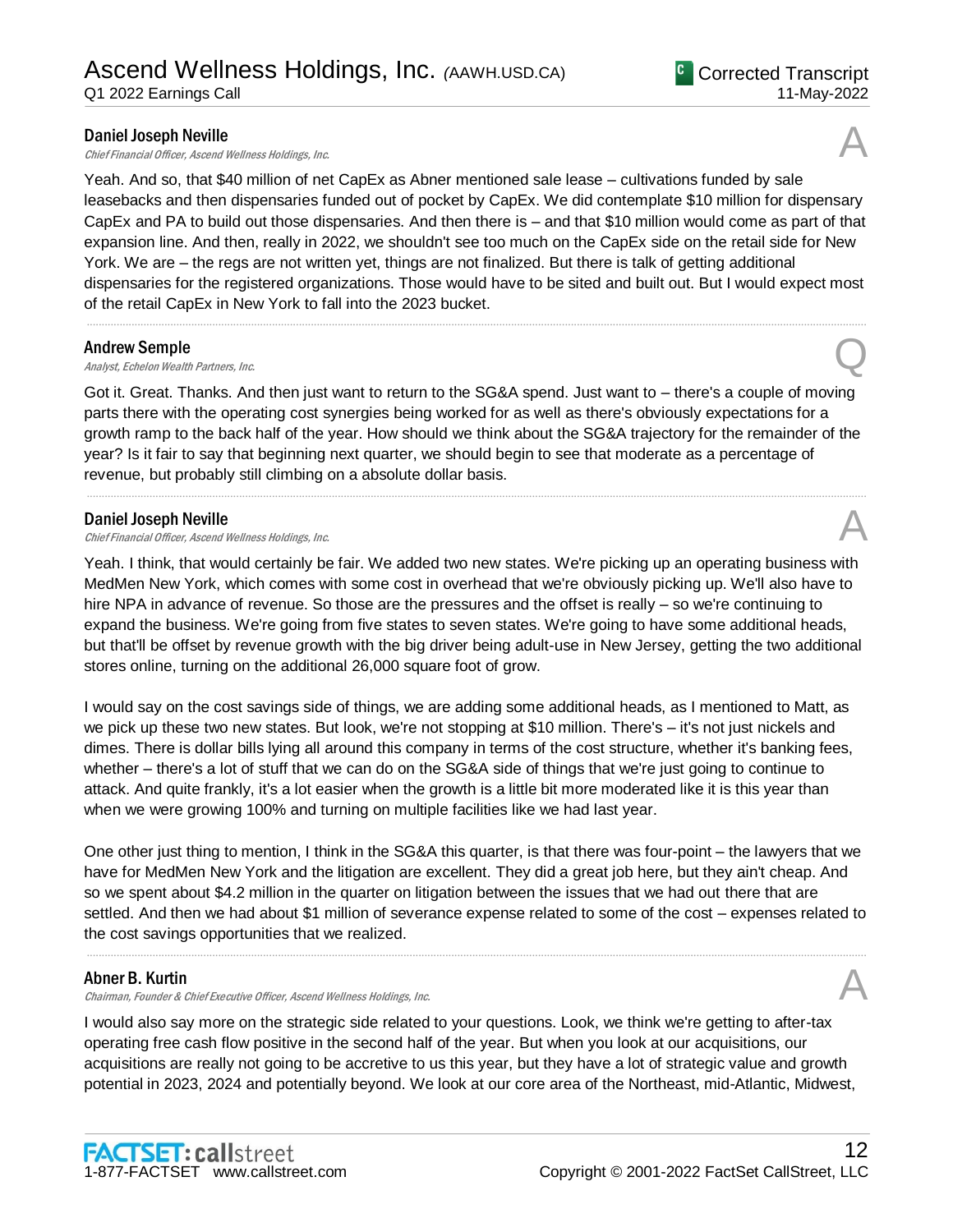as being really the most exciting areas of the sector. We're seeing, just very shortly what New Jersey is able to do. And we've got a lot more to go there.

New York comes next. Pennsylvania and Ohio are on the medium-term horizon. We are really well-positioned to take advantage of that, as are other companies. But when you look at our size and leverage to those businesses, we can be an accelerating grower with a rapidly expanding free cash flow profile in the out-years. This industry is still new. We are taking advantage of that growth opportunity. We don't think now is the time to focus too much on the short-term operating results. Obviously it's important, but we also need to position ourselves to take advantage of this amazing opportunity.

.....................................................................................................................................................................................................................................................................

.....................................................................................................................................................................................................................................................................

.....................................................................................................................................................................................................................................................................

#### Andrew Semple

**Andrew Semple**<br>Analyst, Echelon Wealth Partners, Inc.  $\bigotimes$ 

Great. Understood. And thanks for taking my questions.

**Operator**: Thank you. [Operator Instructions] And your next question will be from Ty Collin at Eight Capital. Please go ahead.

#### Ty Collin

**Ty Collin**  $\Omega$ <br>Analyst, Eight Capital Quarter of  $\Omega$ 

Hi. Thanks for taking my question. Now you've introduced Simply Herb and you have a true good, better, best SKU assortment. Can you share any insights into whether you've seen your customers moving around between those pricing tiers at all, given the higher cost of living and are you seeing any trade-down into your more valueoriented brands and formats?

.....................................................................................................................................................................................................................................................................

#### Frank Perullo

President, Co-Founder & Director, Ascend Wellness Holdings, Inc.

Sure. Thank you for the question. So like most shoppers, they're THC shopping. We only have about a month or so of data. So I don't want to make some drastic conclusions. But we're seeing the larger formats on our Simply Herb products really pick up. And we're seeing the higher-end THC shoppers continuing to shop by THC. So wherever the product biomass is going into for that, that's where a majority of the shoppers are sticking to, but when it comes to the value shopper looking for your 7 grams or 14 grams, they're transitioning to Simply Herb, they're transitioning to the high-quality product for the best value for sure.

.....................................................................................................................................................................................................................................................................

#### Abner B. Kurtin

Chairman, Founder & Chief Executive Officer, Ascend Wellness Holdings, Inc.

I also think people are looking at some pricing pressure and kind of the consumer. I mean, there's another issue here which is that the industry is growing better product. If a couple of years ago in a lot of markets, maybe not in California, if you were buying popcorn or some lower-quality product, you were in the 12% to 15% THC. We have a lot of products as do our competitors in the low- or higher-percent THC. The customer is smart. The customer knows they can get a little bit more for their money. So, that is part of the equation here as well.

.....................................................................................................................................................................................................................................................................

#### Ty Collin

# **Ty Collin**  $\Omega$ <br>Analyst, Eight Capital Quarter of  $\Omega$

Okay. Thanks for that. And then just circling back to New Jersey, can you maybe provide some more detail on the arrangements that you had in place to purchase supply from the wholesale market, was that just a one-off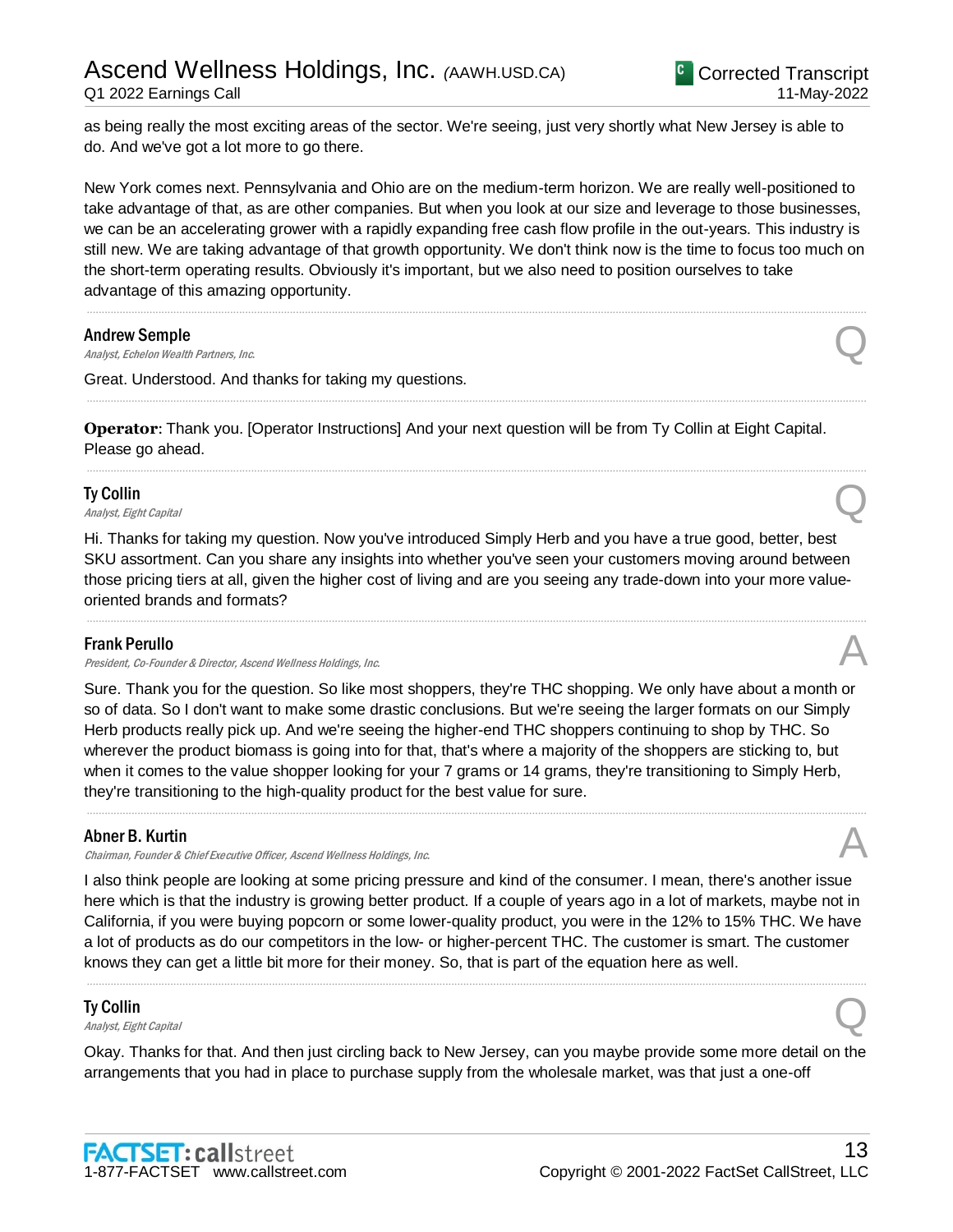purchase of biomass or do you have an ongoing sort of offtake agreement in place? I'm just trying to get a sense of how secure that supply is until your own capacities are up and running. .....................................................................................................................................................................................................................................................................

#### Abner B. Kurtin

#### Chairman, Founder & Chief Executive Officer, Ascend Wellness Holdings, Inc.

Yeah. Look, we looked at – the state was very focused on making sure there was enough supply availability going into adult-use. They wanted to protect the medical patients and they didn't want shortages, which is totally understandable. Every state has gone through that exercise. We have a great grow, but we have this gap before Phase 2 comes online, let's say, in late summer. So we modeled out under very conservative circumstances what we would need potentially to make sure that under any possible scenario, we'd be able to fully supply our stores ourselves which we don't think we need to do because of the wholesale market. But we wanted to create a situation on that basis. We were able to contact our friends at Curaleaf and TerrAscend who're excellent wholesalers in the state, and we were able to make large purchases prior to the start of adult-use. Those companies had increased their production and were – had too much supply because of the delays of the state. They were building their inventory for a market that was supposed to happen three to six months before. We were able to help them out by buying. They were able to help us out by selling and we were able to, I think, create a win-win scenario for both parties.

Going forward, we think that that really solves our gap situation until we get till Phase 2 of the grow becoming online, but we're buying wholesale every day. We want to – our competitor friends, they've got great products. We've got Curaleaf, TerrAscend, I think a few others on the shelf already. We plan to put everybody on the shelf and we think that the wholesale market is going to open up over time. That's going be good for our stores, good for our customers, good for everybody. So we don't think that we'll need to do any more bulk purchases. But we're always opportunistic. If somebody has extra supply or supplying something that we're not producing, we're happy to work on them and buy bulk that can be an attractive business for us. And we hope, as Frank said, to enter the wholesale market maybe by the fourth quarter, beginning of the first quarter as we own in and get the Phase 2 going.

.....................................................................................................................................................................................................................................................................

#### Ty Collin

**Ty Collin Second Line Collin** Collin Constant Capital  $\mathbb{Q}$ 

Yeah. That's really helpful. Thanks for taking my question, Abner.

**Operator**: Thank you. And at this time, we have no further questions. I would like to turn the call over back to Mr. Kurtin. Please go ahead, sir. .....................................................................................................................................................................................................................................................................

.....................................................................................................................................................................................................................................................................

#### Abner B. Kurtin

Chairman, Founder & Chief Executive Officer, Ascend Wellness Holdings, Inc.

Thanks. Well, look, thank you, guys, for taking the time. We're really excited. While this was not the best quarter we've ever had, it was a good quarter as we ramped up into the period of growth in New Jersey. I mean, it's been a year-plus since we've had this kind of growth and to see the store turn on and the type of financial impact is huge. And for those of you who have seen new adult-use markets, it's a great time. The customers are thrilled. The employees are thrilled. The town representatives who've been dealing with, they're happy to see it and get some tax revenues on the board. It really is an exciting, positive experience for everyone. And I think, every operator in New Jersey is really enjoying it on a business level, personal level and benefiting financially as we continue to move forward and build that business in New Jersey.